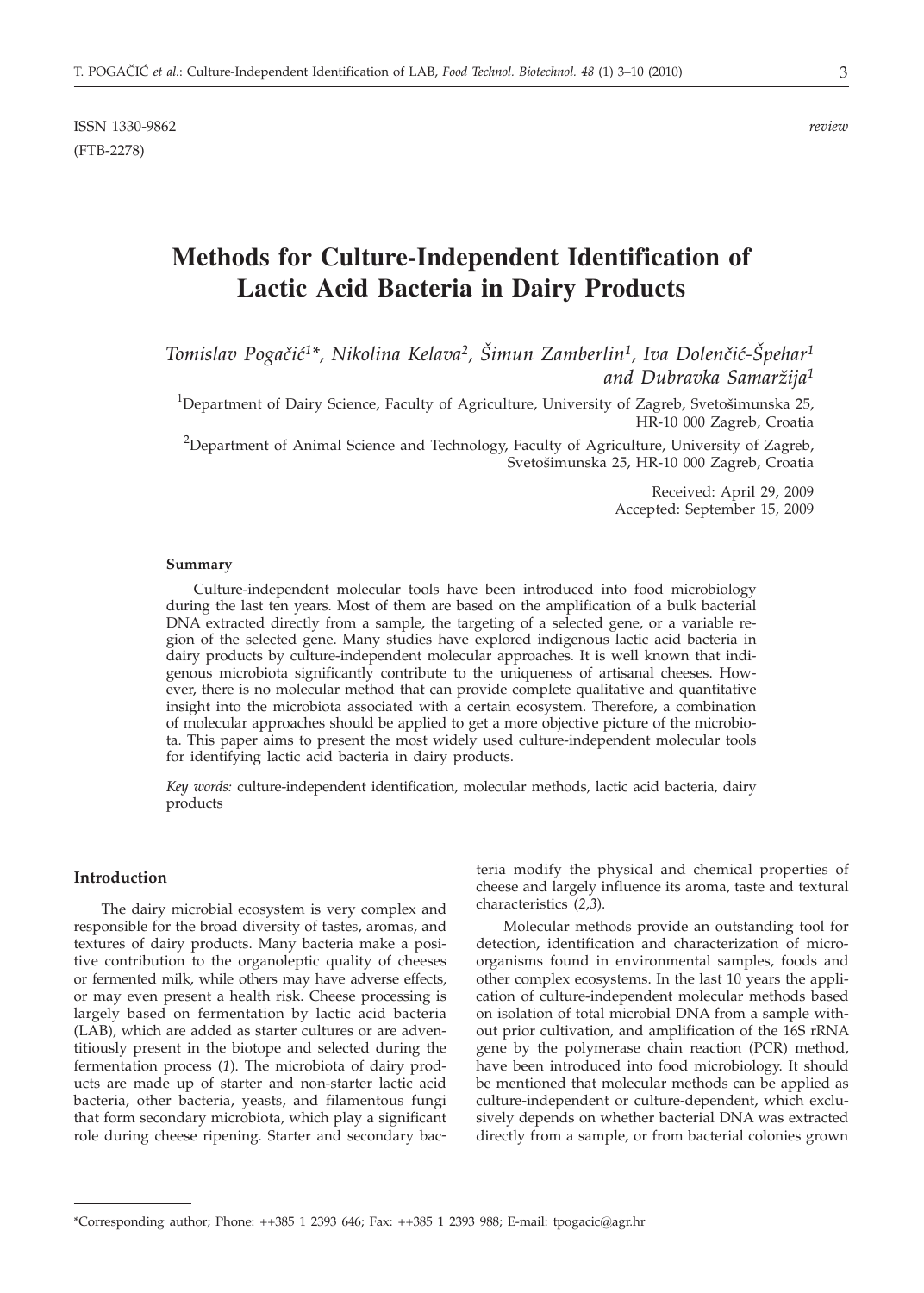on culture media. It is well known that conventional culturing does not cover the entire microbial diversity of complex environments (*4*–*7*). Typical sensorial qualities of traditional cheeses depend on many factors, including traditional cheese making practices, feeding of dairy animals, and the diversity and dynamics of the microbial community. The qualitative and quantitative composition of the cheese microbial community and its activity during ripening play an important role in the development of sensorial characteristics (*8*).

Studies of the diversity and dynamics of dairy ecosystem microbiota increasingly rely on culture-independent methods based on the direct analysis of DNA (or RNA) without any cultivating step. Basically, these methods include total bacterial DNA and/or RNA extraction directly from the sample and amplification by PCR. There are numerous combinations of primers, gene(s), and/or variable regions of the 16S rRNA gene already published that have been widely used in microbial community studies. The PCR amplicons can be separated by gel or capillary electrophoresis or hybridized to specific probes (*2,9*). The aim of this paper is to present and summarise the most frequently used culture-independent molecular approaches applied for the identification of lactic acid bacteria associated with dairy products.

# **Culture-Independent Polymerase Chain Reaction (PCR)**

PCR is a fundamental aspect of molecular biology, and many molecular methods based on PCR have been developed to study microbial communities. In PCR, DNA serves as a template for PCR amplification of genetic targets with universal, genus- or species-specific primers to amplify target sequences of a given population. Basically, PCR consists of three major steps: denaturation of DNA at 94–95 °C, annealing of the nucleotide primers at 37–70  $\rm{^{\circ}C}$ , and polymerization (elongation) of the second DNA strand from nucleotides at 60–72 °C (10). It must also be underlined that optimization of PCR conditions for each step is inevitable in every experiment. Very often, many experimental trials must be performed to set up optimal PCR conditions (*11*–*16*).

An efficient direct extraction of total bacterial DNA from a sample is a prerequisite for a successful culture- -independent molecular approach based on PCR. The total bacterial DNA extraction and purification can be performed by many protocols described in detail by other authors (*13*–*16*). However, whichever extraction protocol is used, the DNA from all bacteria present in the complex cheese matrix might not be recovered or the extraction of DNA from all bacteria present in the sample might not be equally efficient. Therefore, PCR amplification might not result with the amplicons of all LAB present in the sample. Additionally, some genotypes may remain undetected due to low species abundance in the sample, low species availability due to insufficient homogenization of the cheese matrix, or incomplete cell lysis that prevents the release of nucleic acid or inhibits PCR amplification (*2,11,13*). Furthermore, a crucial step for molecular identification of microbial communities is also the selection of a gene or a genetic marker that can be used for amplification in PCR to dif-

ferentiate a wide variety of organisms. At present, the bacterial 16S ribosomal RNA operon, encompassing 16S rRNA and 23S rRNA genes, is most frequently used as a molecular marker in microbial ecology studies (*11*). However, the 16S rRNA gene shows discrimination pitfalls in the identification of closely related species. Therefore, the other target genes, such as the elongation factor *Tu* gene, *rpo*B gene, *rpo*A gene, the DNA recombinase gene (*rec*A) and *phe*S gene, have also been exploited for the differentiation of LAB species (*9,11,12*).

The fastest culture-independent PCR approach for the genus-, species- or strain-specific detection of LAB in the cheese matrix is the use of specific primers for PCR- -based detection of the target organisms in the total bacterial DNA extracted from a sample. The main disadvantage of such an approach is that only 'expected' microorganisms will be detected if they are present in the sample (*17*). Therefore, such PCR assays are of limited value in the analysis of complex microbial ecosystems like artisanal cheeses. Such approaches have not been widely used in culture-independent community studies of dairy products since a specific primer pair is required for every bacterial species. However, it can be a helpful approach for confirming the presence and unequivocal identification of a targeted species (*1,18*). Biodiversity of the bacterial ecosystem in traditional Egyptian Domiati cheese was explored by employing culture- -independent species-specific PCR using DNA directly extracted from cheese as a template DNA. Thirty-one species-specific primers were used to confirm the presence of bacterial species in the cheese. Many representatives of genera *Lactobacillus, Enterococcus, Lactococcus, Leuconostoc* and *Staphylococcus* were confirmed by species-specific PCR (*18*). However, such culture-independent PCR approaches are much more labour-intensive than approaches using universal bacterial primers targeting 16S rRNA genes of the bacterial community, followed by separation of PCR amplicons. Nevertheless, such approach can identify even minor LAB community members, which is one of the main drawbacks of other culture-independent approaches.

# **PCR-Denaturing Gradient Gel Electrophoresis (DGGE) and PCR-Temporal Temperature Gradient Electrophoresis (TTGE)**

To investigate microbial diversity and the dynamics of dairy products by culture-independent PCR-DGGE/ TTGE molecular methods, genomic bacterial DNA and/or RNA must be extracted directly from the sample, followed by amplification of the variable regions of the 16S gene. If the total DNA of the microbiota is used in PCR amplification, the DGGE technique can provide a profile of the genetic diversity, while if total RNA is used, the profile indicates metabolically active microbiota (*14*,*15*). PCR-DGGE was introduced into microbial ecology by Muyzer *et al.* (*19*). Many scientists have been using this technique, which has become a well-established tool for investigating microbial diversity in many laboratories. PCR-DGGE is usually employed to assess the structure of a microbial community without cultivation, and to determine the community dynamics in response to environmental variations (*20,21*).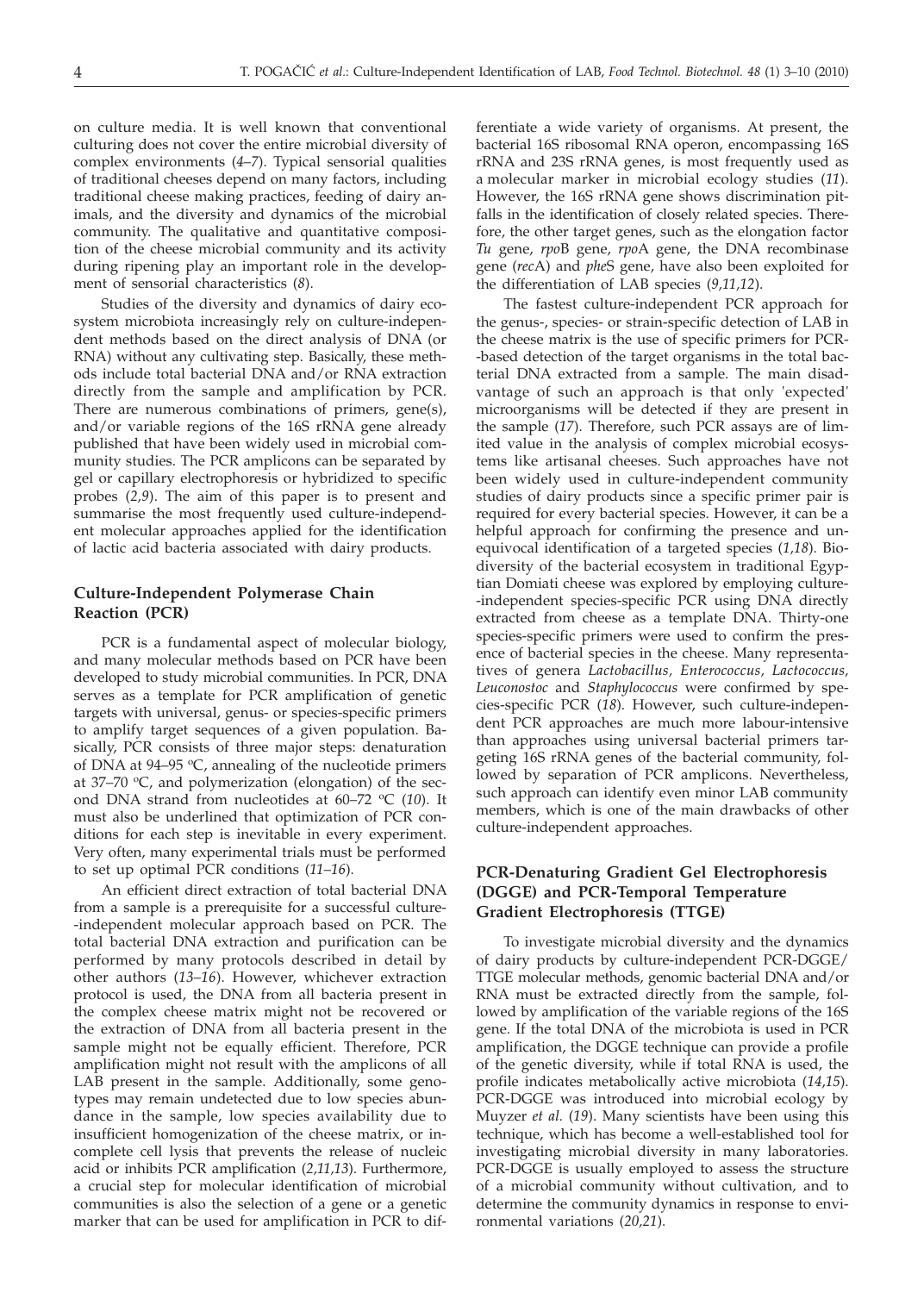The principle of DGGE relies on the electrophoretic separation of PCR amplicons of equal length in a sequence-specific manner using a polyacrylamide gel containing a denaturing gradient of urea and formamide. Essentially, PCR-DGGE comprises three steps: (*i*) extraction of total community DNA from the sample; (*ii*) PCR amplification using specific oligonucleotide primers; and (*iii*) separation of the amplicons using DGGE. For this purpose, a reproducible and efficient method of total DNA extraction is indispensable and must be evaluated and optimized depending on the nature of the sample (*9,13,22*). In the subsequent PCR step, multiple PCR primer sets with different resolutions can be used. The use of universal primers allows any microbial community to be detected. However, it must be indicated that in ecosystems with a high diversity only the dominant microbiota will be detected. In order to focus on specific subpopulations, genus-specific PCR primers should be used. In most PCR-DGGE applications on bacteria, universal or specific primers target the 16S rRNA gene. However, an insufficient number of polymorphic regions or the presence of multiple rRNA operons in a single strain may complicate the interpretation of DGGE data. Therefore, single-copy housekeeping genes such as *rpo*B are being evaluated as alternative target genes for community analysis using DGGE (*5*,*23*).

Separation of the resulting PCR amplicons is performed by DGGE or TTGE electrophoresis. The fingerprint of a microbial community in DGGE or TTGE gel can be identified by comparing the migration position of a band to that of a molecular ladder of representative species and by sequencing. Sequencing of bands should be applied because closely related species might co-migrate and take the same position in the gel. Therefore, identification based just on comparison with the reference ladder does not absolutely guarantee an unequivocal identification of bacterial species (*21*). In both TTGE and DGGE, DNA fragments of the same length but with different sequences are separated, based on decreased electrophoretic mobility of partially melted double- -stranded DNA molecules. For PCR-DGGE, the denaturing conditions rely on the use of chemical denaturants (formamide and urea) incorporated into acrylamide gel as a linear denaturing gradient. PCR-DGGE electrophoresis is carried out at constant temperature, between 55 and 65 °C. For PCR-TTGE, the denaturing gradient is obtained by varying the temperature over time without chemicals (*2*,*21*). TTGE and DGGE are now frequently applied in microbial ecology to compare the compositions of complex microbial communities and to study their dynamics (*1*,*24*). Diversity and dynamics of microbial communities of dairy ecosystem, revealed by a culture-independent approach through PCR-DGGE/TTGE, has been studied by many authors (*14*,*18*,*25*–*36*).

In several studies, it has been indicated that microbiota of different cheese varieties are specific and unique since they are influenced by the technology of cheese manufacturing. Moreover, the same type of cheese produced at different locality is also characterised by a different microbiota composition. Furthermore, there is no universal molecular approach that could reveal representatives of all microbiota characteristic of any cheese. Recent studies only confirm the need for a polyphasic

approach to investigate microbial diversity and dynamics of artisanal cheeses and highlight the different capabilities of the methods employed to detect LAB species (*9*,*37*). Amplification of a different variable region of the 16S rRNA gene and/or amplification of the same variable region of the 16S gene with a different universal bacterial primer pair might yield different results. Furthermore, different DGGE conditions might result in a different resolution of PCR amplicon separation (*20*,*38*). A study of the bacterial community of Stilton cheese revealed that representatives of *Leuconostoc* community were detected only by amplification of the V4-V5 region of the 16S rRNA gene, while targeting the V3 region failed (*29*). Similar results were obtained in a study of diversity and dynamics of Provolone del Monaco cheese, in which higher microbial diversity was obtained by amplifying the V6-V8 regions instead of the V3 region (*37*). A significant difference in the DGGE analysis of cheese enterococcal population was observed when different primer pairs were used. This indicates that the selection of appropriate primer pairs is the crucial step for successful DGGE analysis (*39*). Thorough detection of species in a mixed microbial community is another drawback of the DGGE method. Namely, species that constitute a low percentage of the population are not readily detectable (*19*). Very often, individual members from a mixed population cannot be identified by PCR-DGGE when their concentration is lower than 104 CFU/g (*40*,*41*). However, this may not be true when other primers are applied in the PCR amplification step (*38*). The detection limit in DGGE analysis depends on the species and perhaps even on the strain considered. Nevertheless, the sensitivity issue of the culture-independent PCR-DGGE method can be enhanced by using group (genus) specific primers, instead of universal bacterial primers, and in this way even a minor community can be detected (*6*,*42*). A limit of detection for TTGE was observed when the minority species accounted for 1:100 or less of the total DNA concentration. Detection of species by TTGE may be limited either by low DNA concentration or by the presence of high concentration of competing DNA. Competition for PCR primers, by DNA of the dominant species in a total extracted DNA, is a limiting factor for TTGE sensitivity (*43*,*44*).

In order to reveal metabolically active microbiota of artisanal cheeses, some authors have performed analyses on reverse-transcribed (RT) RNA. By combining RT- -PCR-DGGE (RNA-based) and PCR-DGGE (DNA-based), it is possible to differentiate metabolically active (RNA- -derived) microbiota from the total diversity (DNA-derived) of microbiota (*2*,*14*,*15*,*28*). Comparison of the RNA- -derived DGGE profile with the DNA-derived DGGE profile indicated a substantially different degree of metabolic activity for the microbial groups detected during ripening of artisanal Sicilian cheese (*28*). Therefore, the RT-PCR-DGGE approach might be very useful in studies of long ripened cheeses since different microbial groups might be active in different ripening periods. Regardless of whether bacteria are viable or nonviable, their DNA is always present in the cheese matrix. Since RNA is less stable than DNA, RNA will degrade more quickly in dead organisms. In addition, it is believed that RNA- -based assays are more sensitive than DNA-based assays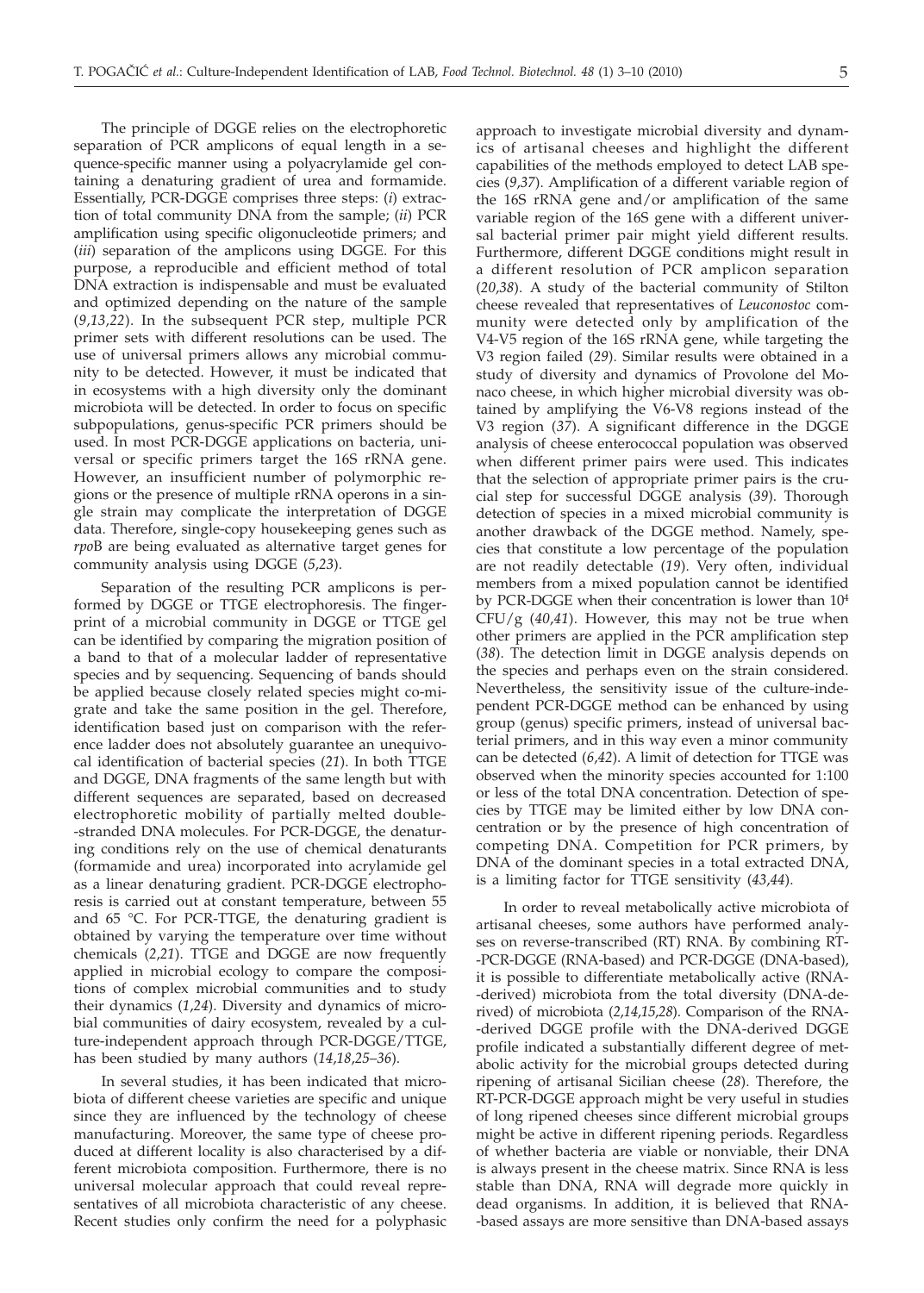(*11*). A drawback of DNA-based approaches was observed by Licitra *et al.* (*32*) in the PCR-TTGE analysis of Ragusano cheese from curd stretching to the 7th month of ripening. PCR-TTGE did not exhibit any changes in the microbiota profile during the ripening period. The explanation for such a profile may be the competition of DNA for primers in PCR reaction. Namely, the DNA of dead cells can be predominant, masking by competition during the PCR step the DNA corresponding to the growth of minor microbiota during the ripening period. Therefore, the minor microbiota representatives will not amplify and they cannot be detected. As the RNA of dead cells is rapidly degraded, the competition indicated above would not have occurred if the RNA-based approach was applied (*32*).

# **Single-Strand Conformation Polymorphism-PCR (SSCP-PCR)**

SSCP-PCR is a molecular technique using either an acrylamide gel-based or a capillary-based automated sequencer for the separation of denatured (single-stranded) PCR products. Under nondenaturing conditions, single--stranded DNA folds into tertiary structures according to their nucleotide sequences and their physicochemical environment. This causes differences in electrophoretic mobility in nondenaturing gels (*2*). Because of the use of universal primers, SSCP, like the other culture-independent molecular methods, can be applied without any *a priori* information on the species to give a more objective view of the microbial community (*8*). PCR products must be heat-denatured and cooled in order to adopt a single strand conformation that is sequence-dependent. PCR products that have a similar size can be separated on the basis of their sequences and detected by a laser using a genetic analyzer. To improve the separation of numerous sequences, several primer pairs targeting a different variable region of the 16S rRNA gene can be used (*45*,*46*). After PCR-DGGE/TTGE, SSCP-PCR is the most frequently used method to study complex microbial communities of artisanal cheeses (*2*). It has been used to analyze microbial communities of Salers cheese made from raw milk by amplifying the V4 region of the 18S rRNA gene (*47*) and by amplifying the V2 and V3 regions of the 16S rRNA gene (*8*,*46*), and to analyze artisanal Saint- -Nectaire cheese and raw milk samples by amplifying the V3 region of the 16S rRNA gene (*48*,*49*), and soft red smear cheese (*45*). SSCP-PCR analysis can be biased due to coelution of species in some SSCP peaks. Therefore, microbial diversity may be underestimated and only the dominant population detected (*49*,*50*).

### **Fluorescence** *in situ* **Hybridization (FISH)**

Fluorescence *in situ* hybridization (FISH) with 16S rRNA gene probes is a culture-independent molecular method enabling microbial identification and physical detection of microorganisms in a food matrix. It also provides information about the distribution of microbial populations in environmental samples. In food microbiology, FISH is used for the identification of bacteria *in situ*, without the need of isolation (*51*). It is 'non-PCR- -based' molecular technique that uses a fluorescently labelled 16S rRNA bacterial domain probe to allow observation of colonies of microbial cells distributed in a food matrix such as cheese. FISH detects nucleic acid sequences by a fluorescently labelled probe that hybridizes specifically to its complementary target sequence within the intact cell. Oligonucleotide probes, for each taxonomic level down to genus-specific and species-specific, can be designed according to the target region of 16S rRNA gene (*52*,*53*). Basically, FISH analysis consists of several steps: (*i*) sample preparation and cell fixation, usually by paraformaldehyde; (*ii*) sample immobilisation onto microscopic slides; (*iii*) cell treatments to increase permeability of the probe; and (*iv*) *in situ* hybridisation with fluorescently labelled oligonucleotide probes. After hybridisation, slides are observed by epifluorescent microscopy (*4*,*54*). FISH was used to study bacterial community structure and location in Stilton cheese. Fluorescently labelled oligonucleotide probes were developed to detect *Lactococcus lactis, Lactobacillus plantarum* and *Leuconostoc pseudomesenteroides.* The combined use of these probes and the bacterial probe Eub338 allowed the assessment of spatial distribution of different microbial species in the Stilton cheese matrix (*53*). Microbiota of Feta cheese samples were also analyzed by FISH using probes specific for eubacteria, *Streptococcus thermophilus, Lactococcus* spp. and *L. plantarum* (*14*).

The FISH method is most suitable when targeting a specific group or species, rather than aiming to map total diversity, as there are practical limits to how many oligonucleotide probes can be used simultaneously (*55*).

# **Real Time PCR (qPCR)**

Real-time PCR (qPCR) is a molecular technique that is increasingly applied as a rapid and sensitive method for molecular quantification of bacteria in dairy products. It monitors amplification of the target DNA in real- -time and enables quantification of a target species (*56*,*57*). In order to quantify the presence of a certain bacteria by qPCR, the amount of bacterial DNA should be correlated to the amount of bacterial biomass (*58*). The qPCR method uses a fluorescent probe to monitor the amplification of a target sequence. The two most common methods for detection are DNA-binding fluorescent molecules, such as SYBR green, or the use of a reporter-quencher system, such as TaqMan® probes. To obtain absolute quantification, the changes in abundance of a specific gene are compared to a standard control DNA sequence with a copy of known numbers. The gene copy numbers can then be calculated from a standard curve (*59*,*60*). Real- -time PCR enables detection of the PCR product, avoiding the need for a post-PCR processing like gel (agarose, polyacrilamide) or capillary electrophoresis, as already described in PCR fingerprinting-based methods (DGGE, TTGE, SSCP, RFLP). Moreover, these methods are considered as semi-quantitative, while real-time PCR allows identification and accurate template quantification (*11*, *61*,*62*).

Culture-independent qPCR using a phenylalanyl- -tRNA synthase (*Phe*S) as a target gene was optimised to evaluate the presence and abundance of *Enterococcus gilvus* in Italian artisan and industrial cheeses. Unequivocal distinguishing of *Enterococcus gilvus* from other LAB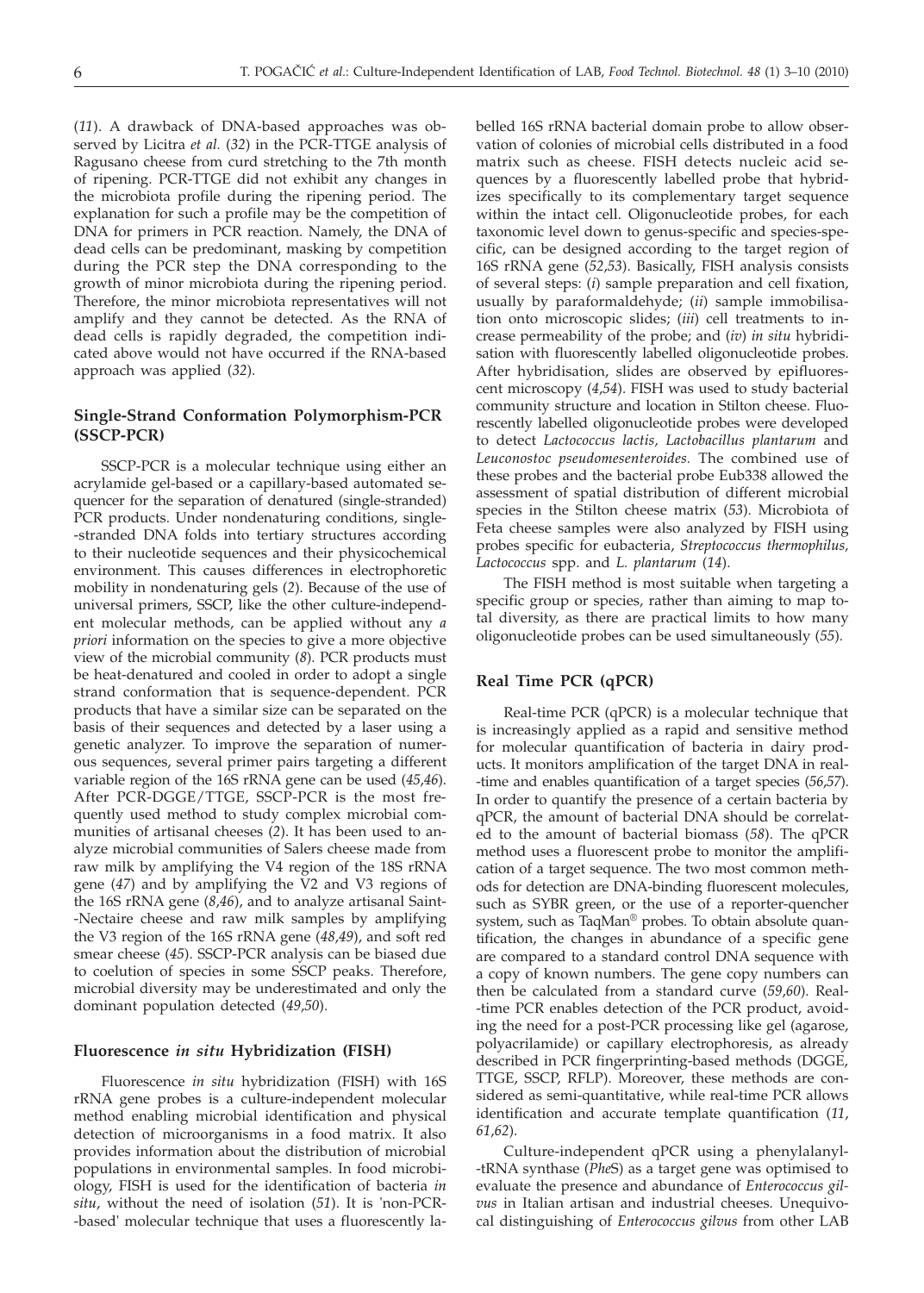species was achieved, demonstrating the absolute specificity of a real-time PCR assay (*56*). Ongol *et al.* (*63*) quantified *Streptococcus thermophilus* in plain yoghurt and yoghurt containing fruits by real-time PCR. The DNA was isolated from the *Streptococcus thermophilus* pure culture and directly from yoghurt samples, while a gene sequence encoding 16S rRNA processing protein, *rim*M, was a target in the PCR reaction. The difference between enumeration of *Streptococcus thermophilus* by standard plate count (SPC) and quantification by qPCR was 3.96 % in favour of SPC, indicating a high correspondence between the two methods. The *Lactococcus lactis* ssp. *cremoris* ATCC 19257 strain was also successfully quantified by qPCR in milk fermented by mixed cultures. By employing specific primers, the detection limit was 200 CFU of *Lactococcus lactis* ssp. *cremoris* ATCC 19257 per millilitre of mixed culture (*62*). A recent study by Bogovič Matijašić et al. (64) demonstrated that real-time PCR based on the amplification of parts of the 16S rRNA gene turned out to be a convenient approach for accurate selective quantification of *Lactobacillus gasseri, Enterococcus faecium* and *Bifidobacterium infantis* present in the probiotic product.

In addition to DNA-based real-time PCR approaches, Monnet *et al.* (*65*) developed a method for extraction of RNA from cheese without culturing, and optimised real- -time reverse transcription PCR for *Lactococcus lactis*. RNA-based real-time PCR could provide valuable data about the quantitative and metabolic status of the target. However, as RNA is less stable than DNA, an efficient and reproducible extraction of RNA still remains a challenge. Nevertheless, the development of culture-independent real-time PCR offers advantages such as sensitivity, accuracy and the possibility of robotic automation (*66*).

# **Terminal Restriction Fragment Length Polymorphism (T-RFLP)**

The T-RFLP technique is a culture-independent, rapid, sensitive and reproducible method for assessing the diversity of complex microbial communities based on variation in the 16S rRNA gene. The analysis can be used in researching microbial community structure and dynamics in response to changes in different environmental conditions or to study bacterial populations in their natural habitats (*67*). T-RFLP analysis allows fingerprinting of a microbial community by analyzing the polymorphism of a certain gene. Analysis is based on the restriction endonuclease digestion of fluorescently end-labelled PCR products, the 16S rRNA gene. The method provides distinct profiles (fingerprints), depending on the species composition of the microbial communities of the samples (*68*).

The typical T-RFLP analysis is comprised of five major steps: (*i*) isolation and purification of DNA from the microbial community; (*ii*) amplification of the 16S rRNA gene, using fluorescently labelled forward and unlabelled reverse primers, followed by restriction enzyme digestion with enzymes that have 4 base pair recognition sites; (*iii*) separation and detection of the digested products by electrophoresis, where the terminal fragments at the 5´ end will contain a fluorescent label; (*iv*) analysis of data to generate the fragment profile for each sample; (*v*) clustering analysis based on the profile of the sample from the previous step (*67*).

T-RFLP analysis was used to characterize the members of the complex bacterial flora present on the surface of three Tilsit-type cheeses during the eight-week ripening period (*69*). Individual strains of the defined smear starters yielded characteristic terminal restriction fragments (TRFs) using two different restriction enzymes (*Hae* III and *Cfo* I). Most of the starter strains reached the maximum level after 2 to 4 weeks, but were not observed at week 8. An exception was the *Corynebacterium* species, which remained as the dominant bacterial genus on the surface of the fully ripened cheese (*69*). The application of T*-*RFLP analysis to hard-type cheeses (Gouda-type and Maasdam) and yoghurt was reported by Rademaker *et al.* (*70*). T*-*RFLP analysis enabled simultaneous characterization of bacterial population structure and dynamics between long time spans, such as in cheese ripening and short time spans, such as in yoghurt production. T*-*RFLP analysis can be suitable for performing semi-quantitative analyses of simple microbial ecosystems, such as defined simple dairy starter cultures. Analysis of complex ecosystems with high microbial diversity means differences in cell lysis resistance, genome size or G+C content, which can lead to differential amplification and, as a result, T*-*RFLP analysis can overestimate the number of species present in samples of unknown composition (*71*).

### **Length Heterogeneity PCR (LH-PCR)**

Length heterogeneity PCR analysis is similar to the more commonly used T-RFLP method. The difference between these two methods is that the T-RFLP method identifies PCR fragment length variations based on restriction site variability, whereas LH-PCR analysis distinguishes different organisms based on natural variations in the length of the 16S rRNA sequences. T-RFLP analysis has been used successfully for a variety of applications, while LH-PCR method has been limited more to studies of microbial diversity (*72*).

The major advantage of LH-PCR over other methods of analysis is that it is efficient, reliable and highly reproducible. It is theoretically possible to obtain an estimate of both qualitative and quantitative composition of dominant populations within a microbial community. When converting fluorescence data into electropherograms, peaks represent fragments of different sizes and the areas under the peaks are a measure of the relative proportions of the fragments. Results can be obtained rapidly by LH-PCR, in as little as 30–40 min. Like other PCR-based techniques, LH-PCR has particular biases, such as preferential annealing to particular primer pairs or an incidence of chimeric PCR products with increasing numbers of PCR cycles. Also, only dominant, active members of the complex community may be amplified and therefore many rare members may not be detected (*73*).

The LH-PCR method was used to study the biotechnological potential of one of the most important LAB genera in dairy products, *Lactobacillus*, and to demonstrate the difficulties inherent in their identification (*74*).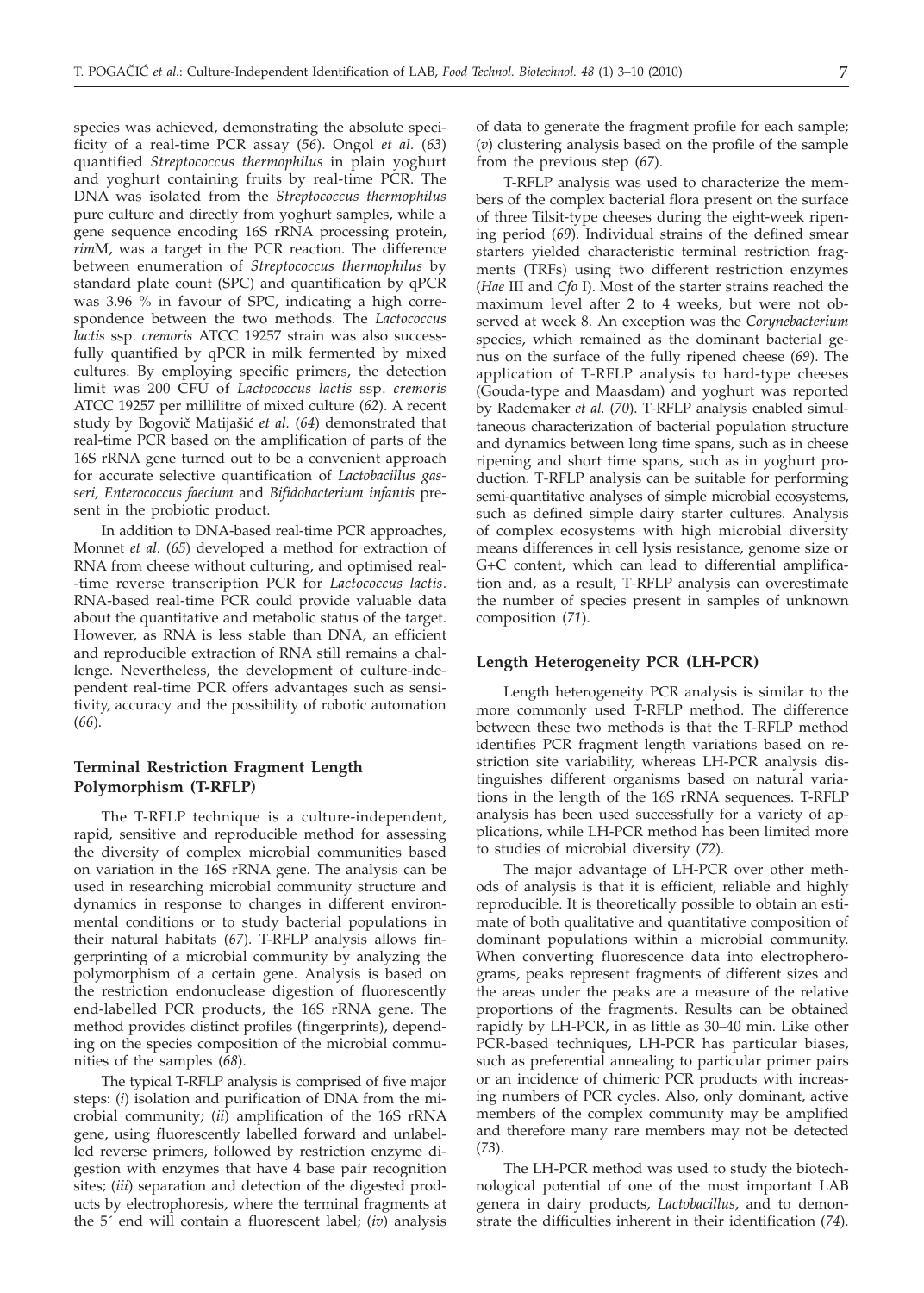Predominant *Lactobacillus* species detected by LH-PCR were *L. plantarum* and *L. paraplantarum*, followed by *L*. *curvatus* in Quesailla Arochena cheese, and *L. plantarum* followed by *L*. *curvatus*/*L. corynformis* in Torta Arochena cheese. LH-PCR detected a low number of *L. paracasei* in Torta Arochena, while *L*. *curvatus* as well as *L. paracasei,* could not be distinguished by TTGE analysis (*74*). Population fingerprints obtained by LH-PCR were sufficiently characteristic to differentiate dominant LAB species within whey starter cultures for Grana Padano cheese and to evaluate the main microbial differences among various starters (*73*). Community fingerprinting by LH- -PCR was used to determine the typical microbial composition of Grana Padano cheese whey starter. Dominant species were *L. helveticus*, *L. delbrueckii* ssp*. lactis*/*bulgaricus* and *Streptococcus thermophilus* (*75*). In order to better understand the microbial ecology of Parmigiano-Reggiano cheese, LH-PCR analysis was used for the first time to monitor microbial dynamics from the whole and lysed cells in fermented food during production and during 24 months of ripening (*76*). Recovering DNA from lysed cells can be an indicator of complex microbial dynamics during subsequent stages of cheese making.

# **Further Challenges and Perspectives in Culture-Independent Microbiota Studies**

Culture-independent molecular approaches still fail to completely identify microbiota. Therefore, it is worthwhile to devote effort to improving the detection limits of culture-independent methods (*2*). The study of gene expression and translation into proteins within natural environments are two emerging fields in microbial ecology that hold special promise in the study of bacterial function. Moreover, massive parallel sequencing, metagenomics and metatranscriptomics will allow us to study microbial diversity more deeply (*77*). The approach of combining 16S rRNA gene profiles and the profiles of functional genes may enable the structure of microbiota to be related to the function in the ecosystem. Functional diversity, which is closely related to the complexity of the cheese microbiota, plays a crucial role in flavour compound development during cheese ripening. Therefore, structure–function studies should provide new insights into the role of complex cheese microbial community (*9,78*).

# *Acknowledgements*

Tomislav Pogačić would like to thank Prof Viviana Corich, PhD student Maura D'Andrea and Dr Dafni-Maria Kagkli for constructive discussions about molecular characterisation of LAB during his PhD research training period at the University of Padova in 2008. Research scientist Tanja Obermajer, University of Ljubljana, is also gratefully acknowledged for helpful real-time PCR comments and suggestions. Three anonymous reviewers are acknowledged for critical reading and improvement of the manuscript.

# **References**

*1.* J.C. Ogier, V. Lafarge, V. Girard, A. Rault, V. Maladen, A. Gruss, J.Y. Leveau, A. Delacroix-Buchet, Molecular finger-

printing of dairy microbial ecosystems by use of temporal temperature and denaturing gradient gel electrophoresis, *Appl. Environ. Microbiol. 70* (2004) 5628–5643.

- *2.* J.L. Jany, G. Barbier, Culture-independent methods for identifying microbial communities in cheese, *Food Microbiol. 25* (2008) 839–848.
- *3.* T.P. Beresford, N.A. Fitzsimons, N.L. Brennan, M.T. Cogan, Recent advances in cheese microbiology, *Int. Dairy J. 11* (2001) 259–274.
- *4.* G. Giraffa, E. Neviani, DNA-based, culture-independent strategies for evaluating microbial communities in food- -associated ecosystems, *Int. J. Food Microbiol. 67* (2001) 19–34.
- *5.* K. Rantsiou, G. Comi, L. Cocolin, The *rpoB* gene as a target for PCR-DGGE analysis to follow lactic acid bacterial population dynamics during food fermentations, *Food Microbiol. 21* (2004) 481–487.
- *6.* K. Ben Amor, E.E. Vaughan, W.M. de Vos, Advanced molecular tools for the identification of lactic acid bacteria, *J. Nutr.* (Suppl.), *137* (2007) 741–747.
- *7.* M.B. Hovda, Application of PCR and DGGE to characterise the microflora of farmed fish, *PhD Thesis*, University of Bergen, Bergen, Norway (2007).
- *8.* F. Duthoit, J.J. Godon, M.C. Montel, Bacterial community dynamics during production of registered designation of origin salers cheese as evaluated by 16S rRNA gene single- -strand conformation polymorphism analysis, *Appl. Environ. Microbiol. 69* (2003) 3840–3848.
- *9.* C.L. Randazzo, C. Caggia, E. Neviani, Application of molecular approaches to study lactic acid bacteria in artisanal cheeses, *J. Microbiol. Methods, 78* (2009) 1–9.
- *10.* T. Kuchta, H. Drahovská, D. Pangallo, P. Siekel: *Application of Polymerase Chain Reaction to Food Analysis*, VUP Food Research Institute, Bratislava, Slovakia (2006) pp. 13–24.
- *11.* A. Justé, B.P.H.J. Thomma, B. Lievens, Recent advances in molecular techniques to study microbial communities in food-associated matrices and processes, *Food Microbiol*. *25* (2008) 745–761.
- *12.* S.M. Naser, F.L. Thompson, B. Hoste, D. Gevers, P. Dawyndt, M. Vancanneyt, J. Swings, Application of multilocus sequence analysis (MLSA) for rapid identification of *Enterococcus* species based on *rpoA* and *pheS* genes, *Microbiology, 151* (2005) 2141–2150.
- *13.* C. Bonaïti, S. Parayre, F. Irlinger, Novel extraction strategy of ribosomal RNA and genomic DNA from cheese for PCR-based investigations, *Int. J. Food Microbiol. 107* (2006) 171–179.
- *14.* K. Rantsiou, R. Urso, P. Dolci, G. Comi, L. Cocolin, Microflora of Feta cheese from four Greek manufacturers, *Int. J. Food Microbiol. 126* (2008) 36–42.
- *15.* A.B. Flórez, B. Mayo, PCR-DGGE as a tool for characterizing dominant microbial populations in the Spanish blue- -veined Cabrales cheese, *Int. Dairy J. 16* (2006) 1205–1210.
- 16. A. Trmčić, T. Obermajer, I. Rogelj, B. Bogovič Matijašić, Culture-independent detection of lactic acid bacteria bacteriocin genes in two traditional Slovenian raw milk cheeses and their microbial consortia, *J. Dairy Sci. 91* (2008) 4535–4541.
- *17.* R. Temmerman, G. Huys, J. Swings, Identification of lactic acid bacteria: Culture-dependent and culture-independent methods, *Trends Food Sci. Technol. 15* (2004) 348–359.
- *18.* G. El-Baradei, A. Delacroix-Buchet, J.C. Ogier, Biodiversity of bacterial ecosystems in traditional Egyptian Domiati cheese, *Appl. Environ. Microbiol. 73* (2007) 1248–1255.
- *19.* G. Muyzer, E.C. De Wall, A.G. Uitterlinden, Profiling of complex microbial populations by denaturing gradient gel electrophoresis analysis of polymerase chain reaction-amplified genes coding for 16S rRNA, *Appl. Environ. Microbiol. 59* (1993) 695–700.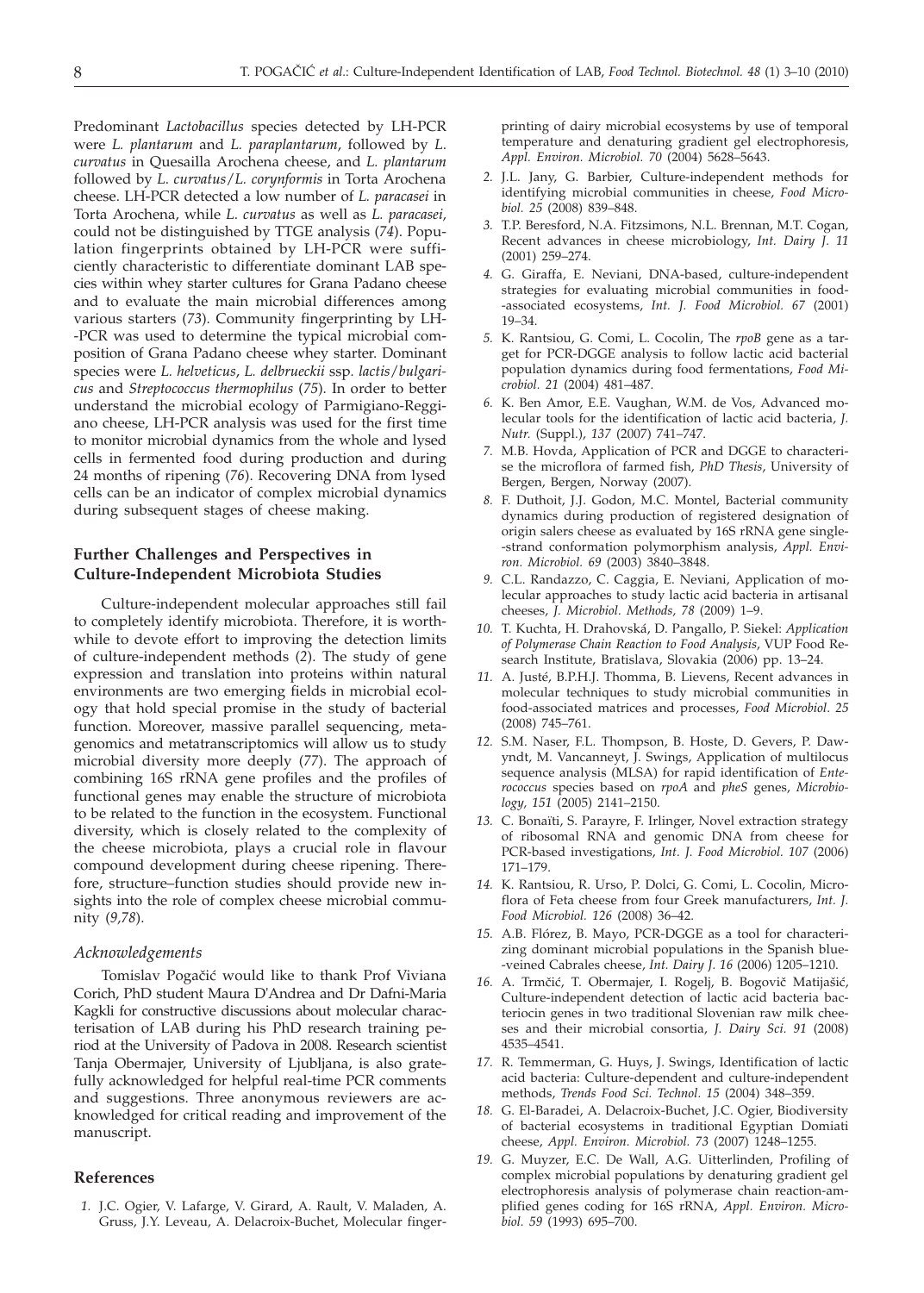- *20.* G. Muyzer, K. Smalla, Application of denaturating gradient gel electrophoresis (DGGE) and temperature gradient gel electrophoresis (TTGE) in microbial ecology, *Antonie van Leeuwenhoek, 73* (1998) 127–141.
- *21.* D. Ercolini, PCR-DGGE fingerprinting: Novel strategies for detection of microbes in food, *J. Microbiol. Methods, 56* (2004) 297–314.
- *22.* H. Abriouel, N. Ben Omar, R.L. López, M. Martínez-Cañamero, S. Keleke, A. Gálvez, Culture-independent analysis of the microbial composition of the African traditional fermented foods *poto poto* and *dégué* by using three different DNA extraction methods, *Int. J. Food Microbiol. 111* (2006) 228–233.
- *23.* L.T. Vanhoutte, G. Huys, S. Cranenbrouck, Exploring microbial ecosystems with denaturing gradient gel electrophoresis (DGGE), *BCCM Newsletter, 17* (2005) Article No. 2 (*http://bccm.belspo.be/newsletter/17-05/bccm02.htm*).
- *24.* S. Parayre, H. Falentin, M.N. Madec, K. Sivieri, A.S. Le Dizes, D. Sohier, S. Lortal, Easy DNA extraction method and optimisation of PCR-temporal temperature gel electrophoresis to identify the predominant high and low GC-content bacteria from dairy products, *J. Microbiol. Methods, 69* (2007) 431–441.
- *25.* S. Coppola, G. Blaiotta, D. Ercollini, G. Moschetti, Molecular evaluation of microbial diversity occuring in different types of Mozzarella cheese, *J. Appl. Microbiol. 90* (2001) 414–420.
- *26.* D. Ercolini, G. Moshetti, G. Blaiotta, S. Coppola, The potential of a polyphasic PCR-DGGE approach in evaluating microbial diversity of natural whey cultures for water-buffalo Mozarella cheese production: Bias of culture-dependent and culture-independent analyses, *Syst. Appl. Microbiol. 24* (2001) 610–617.
- *27.* D. Ercolini, G. Blaiotta, G. Moshetti, S. Coppola, Evaluation of PCR-DGGE analysis for molecular typing of cheeses, *Ann. Microbiol. 52* (2002) 81–87.
- *28.* C.L. Randazzo, S. Torriani, A.D.L. Akkermans, W.M. de Vos, E.E. Vaughan, Diversity, dynamics and activity of bacterial communities during production of an artisanal Sicillian cheese as evaluated by 16S rRNA analysis, *Appl. Environ. Microbiol. 68* (2002) 1882–1892.
- *29.* D. Ercolini, P.J. Hill, C.E.R. Dodd, Bacterial community structure and location in Stillton cheese, *Appl. Environ. Microbiol. 69* (2003) 3540–3548.
- *30.* R. Temmerman, I. Scheirlinck, G. Huys, J. Swings, Culture- -independent analysis of probiotic products by denaturing gradient gel electrophoresis, *Appl. Environ. Microbiol. 69* (2003) 220–226.
- *31.* C.L. Randazzo, E.E. Vaughan, C. Caggia, Artisanal and experimental Pecorino Siciliano cheese: Microbial dynamics during manufacture assessed by culturing and PCR-DGGE analyses, *Int. J. Food Microbiol. 109* (2006) 1–9.
- *32.* G. Licitra, J.C. Ogier, S. Parayre, C. Pedilliggieri, T.M. Carnemolla, H. Falentin, M.N. Madec, S. Carpino, S. Lortal, Variability of bacterial biofilms of the 'tina' wood vats used in the Ragusano cheese-making process, *Appl. Environ. Microbiol. 73* (2007) 6980–6987.
- *33.* H. Abriouel, A. Martín-Platero, M. Maqueda, E. Valdivia, M. Martínez-Bueno, Biodiversity of the microbial community in a Spanish farmhouse cheese as revealed by culture- -dependent and culture-independent methods, *Int. J. Food Microbiol. 127* (2008) 200–208.
- *34.* S. Bonetta, S. Bonetta, E. Carraro, K. Rantsiou, L. Cocolin, Microbiological characterisation of Robiola di Roccaverano cheese using PCR-DGGE, *Food Microbiol. 25* (2008) 786– 792.
- *35.* P. Dolci, V. Alessandria, K. Rantsiou, L. Rolle, G. Zeppa, L. Cocolin, Microbial dynamics of Castelmagno PDO, a tradi-

tional Italian cheese, with a focus on lactic acid bacteria ecology, *Int. J. Food Microbiol. 122* (2008) 302–311.

- *36.* P. Dolci, A. Barmaz, S. Zenato, R. Pramotton, V. Alessandria, L. Cocolin, K. Rantsiou, R. Ambrosoli, Maturing dynamics of surface microflora in Fontina PDO cheese studied by culture-dependent and -independent methods, *J. Appl. Microbiol. 106* (2008) 278–287.
- *37.* M. Aponte, V. Fusco, R. Andolfi, S. Coppola, Lactic acid bacteria occurring during manufacture and ripening of Provolone del Monaco cheese: Detection by different analytical approaches, *Int. Dairy J. 18* (2008) 403–413.
- *38.* K. Rantsiou, L. Cocolin, New developments in the study of the microbiota of naturally fermented sausages as determined by molecular methods: A review, *Int. J. Food Microbiol. 108* (2006) 255–267.
- 39. P. Mohar Lorbeg, A. Čanžek Majhenič, I. Rogelj, Evaluation of different primers for PCR-DGGE analysis of cheese- -associated enterococci, *J. Dairy Res. 76* (2009) 265–271.
- *40.* L. Cocolin, M. Manzano, C. Cantoni, G. Comi, Denaturing gradient gel electrophoresis analysis of the 16S rRNA genes V1 region to monitor dynamic changes in the bacterial population during fermentation of Italian sausages, *Appl. Environ. Microbiol. 67* (2001) 5113–5121.
- *41.* C. Fontana, G. Vignolo, P.S. Cocconcelli, PCR-DGGE analysis for the identification of microbial populations from Argentinean dry sausages, *J. Microbiol. Methods, 63* (2005) 254–263.
- *42.* V. Coeuret, S. Dubernet, M. Bernardeau, M. Gueguen, J.P. Vernoux, Isolation, characterisation and identification of lactobacilli focusing mainly on cheeses and other dairy products, *Lait*, *83* (2003) 269–306.
- *43.* J.C. Ogier, O. Son, A. Gruss, P. Tailliez, A. Delacroix-Buchet, Identification of the bacterial microflora in dairy products by temporal temperature gradient gel electrophoresis, *Appl. Environ. Microbiol. 68* (2002) 3691–3701.
- *44.* S. Henri-Dubernet, N. Desmasures, M. Guéguen, Culture-dependent and culture-independent methods for molecular analysis of the diversity of lactobacilli in 'Camembert de Normandie' cheese, *Lait*, *84* (2004) 179–189.
- *45.* C. Feurer, F. Irlinger, H.E. Spinnler, P. Glaser, T. Vallaeys, Assessment of the rind microbial diversity in a farmhouse-produced vs a pasteurized industrially produced soft, red-smear cheese using both cultivation and rDNA-based methods, *J. Appl. Microbiol. 97* (2004) 546–556.
- *46.* F. Duthoit, C. Callon, L. Tessier, M.C. Montel, Relationships between sensorial characteristics and microbial dynamics in 'Registered Designation of Origin' Salers cheese, *Int. J. Food Microbiol. 103* (2005) 259–270.
- *47.* C. Callon, C. Delbès, F. Duthoit, M.C. Montel, Application of SSCP-PCR fingerprinting to profile the yeast community in raw milk Salers cheeses, *Syst. Appl. Microbiol*. *29* (2006) 172–180.
- *48.* C. Delbès, L. Ali-Mandjee, M.C. Montel, Monitoring bacterial communities in raw milk and cheese by culture-dependent and – independent 16S rRNA gene-based analyses, *Appl. Environ. Microbiol. 73* (2007) 1182–1891.
- *49.* M. Saubusse, L. Millet, C. Delbès, C. Callon, M.C. Montel, Application of single strand conformation polymorphism- -PCR method for distinguishing cheese bacterial communities that inhibit *Listeria monocytogenes*, *Int. J. Food Microbiol. 116* (2007) 126–135.
- *50.* I. Verdier-Metz, V. Michel, C. Delbès, M.C. Montel, Do milking practices influence the bacterial diversity of raw milk?, *Food Microbiol. 26* (2009) 305–310.
- *51.* L. Cocolin, A. Diez, R. Urso, K. Rantsiou, G. Comi, I. Bergmaier, C. Beimfohr, Optimization of conditions for profiling bacterial populations in food by culture-independent methods, *Int. J. Food Microbiol. 120* (2007) 100–109.